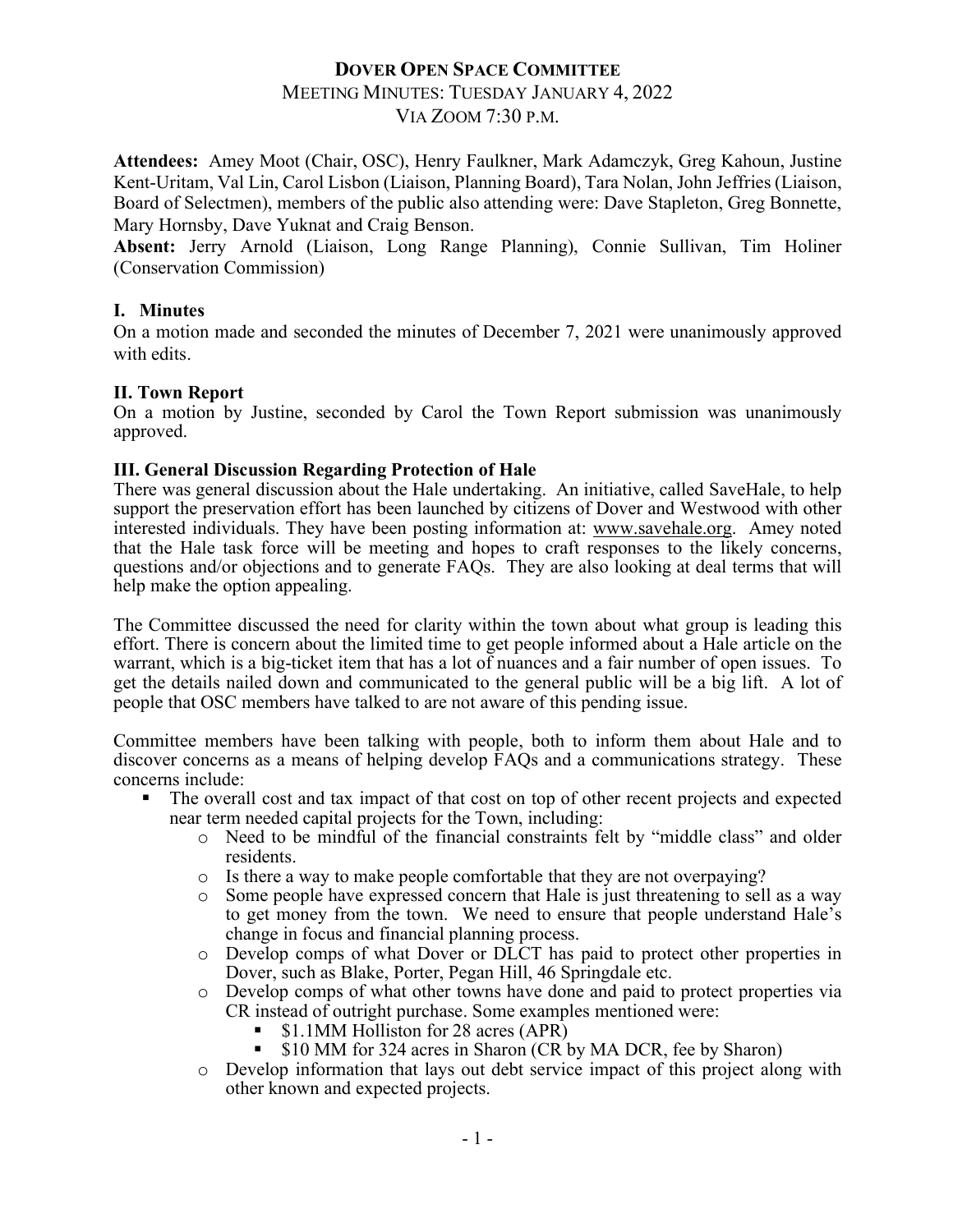### **DOVER OPEN SPACE COMMITTEE** MEETING MINUTES: TUESDAY JANUARY 4, 2022 VIA ZOOM 7:30 P.M.

- Delineate the benefits:
	- o Open space benefits, particularly in light of the size of the parcel (660+ acres) and it being contiguous to other protected properties (total over 2,300 acres)
	- o Protection of water resources is worth mentioning, if valid.
		- Perhaps deal can be structured to give Dover rights to develop municipal wells and/or water storage tanks. Note protection of recharge areas, if applicable.
- Other issues/questions that need to addressed:
	- o How does the Westwood decision impact the Dover decision or value, if at all?
	- $\circ$  Need clarity about how CR is structured and what activities are allowed or restricted on various areas.
		- How was the Grossman Camp and its lease value managed in the appraisal?
	- o Should Dover buy it fee simple and have an option for low income housing or other uses?
	- $\circ$  How to ensure maintenance of trails & camp infrastructure if Hale falters or sells? Right of first refusal (ROFR) might be attractive.
	- o Ensure the appraisal is publicly available and easy to find
- Keep the messaging clean and clear
	- o Need an organized messaging campaign, perhaps also public forums to get issues resolved before Town Meeting (The issues can become complex and is more likely to fail if it is perceived as complex)
	- o CR v fee simple can be confusing, if the Town is not really looking at fee simple then focus the message on "protect v develop." Avoid getting into the weeds comparing and contrasting, since fee simple is not an option
	- o Have clear, widely available maps

Craig Benson noted that the SaveHale organization is looking to help and looking for direction on how best to help.

#### **IV. Updates from Relevant Boards:**

- The DLCT offer for \$800,000 for the 8.5 acres on the Dover Church property has been accepted and they are undertaking a three-month effort to fundraise for closing the deal.
- The Board of Health meeting was attended by Carol, Justine and Val. There was discussion at that meeting about whether there will be a warrant article regarding water. It seems the Board has an outside professional looking at irrigation bylaw.
- § The Planning Board has appointed Valerie Lin to the Associate Member position.
- § Conservation Commission has a few articles on the warrant. Specifically, they propose to change the bylaw to extend their jurisdiction from 100 to 150 feet to accommodate climate change concerns. It was noted that several towns are now at 500 feet. They have already revised the no touch and no structure buffers in their regulations to extend those areas.
- Park and Rec reported issues include revisiting the Dover Greenway. To that end, Val and Kevin Ban met with Chris Dwelley and Courtney Startling. Nothing is slated to go forward this year. Hydro-raking of Channing Pond is half complete and the balance of the work will be done in November 2022 to best address the root systems. There will be timers for lights at the tennis courts, most likely the hours of availability will be between 5 and 8 PM.
- The Board of Selectmen is anticipating a very busy agenda of the next month or two.